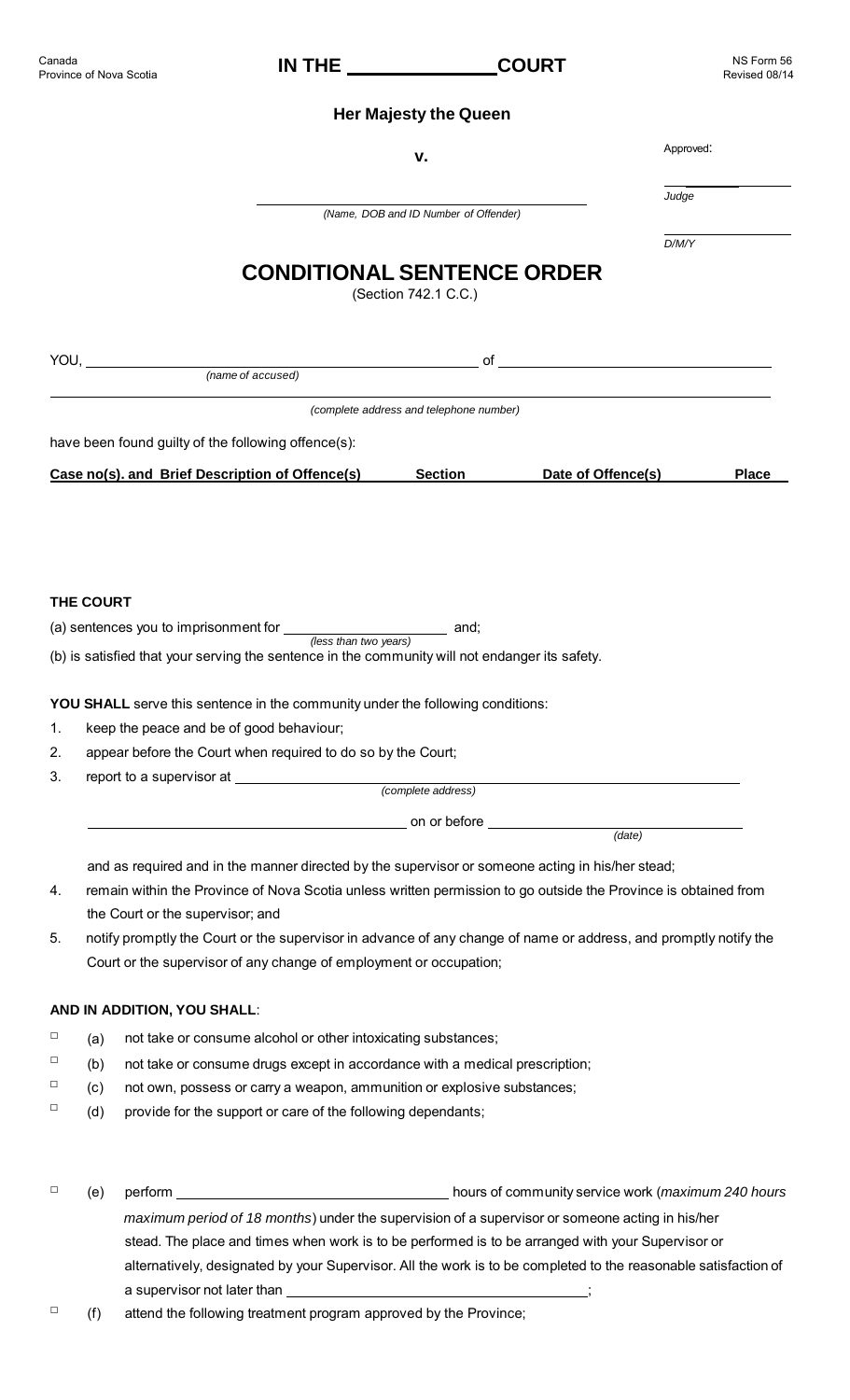- $\Box$ (g) attend for mental health assessment and counselling as may be directed by a supervisor;
- $\Box$ (h) attend for substance abuse assessment and counselling as may be directed by a supervisor;
- $\Box$ (i) attend for assessment and counselling in a (□ spousal/partner) violence intervention and prevention program as may be directed by your Probation Officer; ( $\sqrt{ }$  if spousal/partner related)
- □ (j) attend for gambling addiction assessment and counselling as directed by a supervisor;
- □ (k) not associate with or be in the company of the following persons:

| $\Box$ | (1) |                                                         | not contact or attempt to contact, at any time, <b>example 20</b> is a set of the set of the set of the set of the set of the set of the set of the set of the set of the set of the set of the set of the set of the set of the se                                  |  |
|--------|-----|---------------------------------------------------------|----------------------------------------------------------------------------------------------------------------------------------------------------------------------------------------------------------------------------------------------------------------------|--|
| $\Box$ | (m) | unless specifically authorized in writing by the Court; | for any reason, whether directly or indirectly,<br>from Sunday to Thursday evenings of each week be at your place of residence by ____________________<br>o'clock and on Friday and Saturday evenings be at your place of residence by _____________________ o'clock |  |
| $\Box$ | (n) | make restitution to:<br>(NAME and ADDRESS)              |                                                                                                                                                                                                                                                                      |  |
|        |     |                                                         | in the amount of _____________ to be paid to the office of the Clerk of the Court at _______________<br>the full sum to be paid by $\sqrt{2}$ to be paid at the rate of $\sqrt{2}$                                                                                   |  |
| $\Box$ | (0) | in full);                                               | (data)<br>(and each following month until paid                                                                                                                                                                                                                       |  |
|        |     |                                                         |                                                                                                                                                                                                                                                                      |  |

**DATED** at , Nova Scotia, on , 20 .

 *Judge, Provincial Court Judge, Justice of the Peace, Clerk*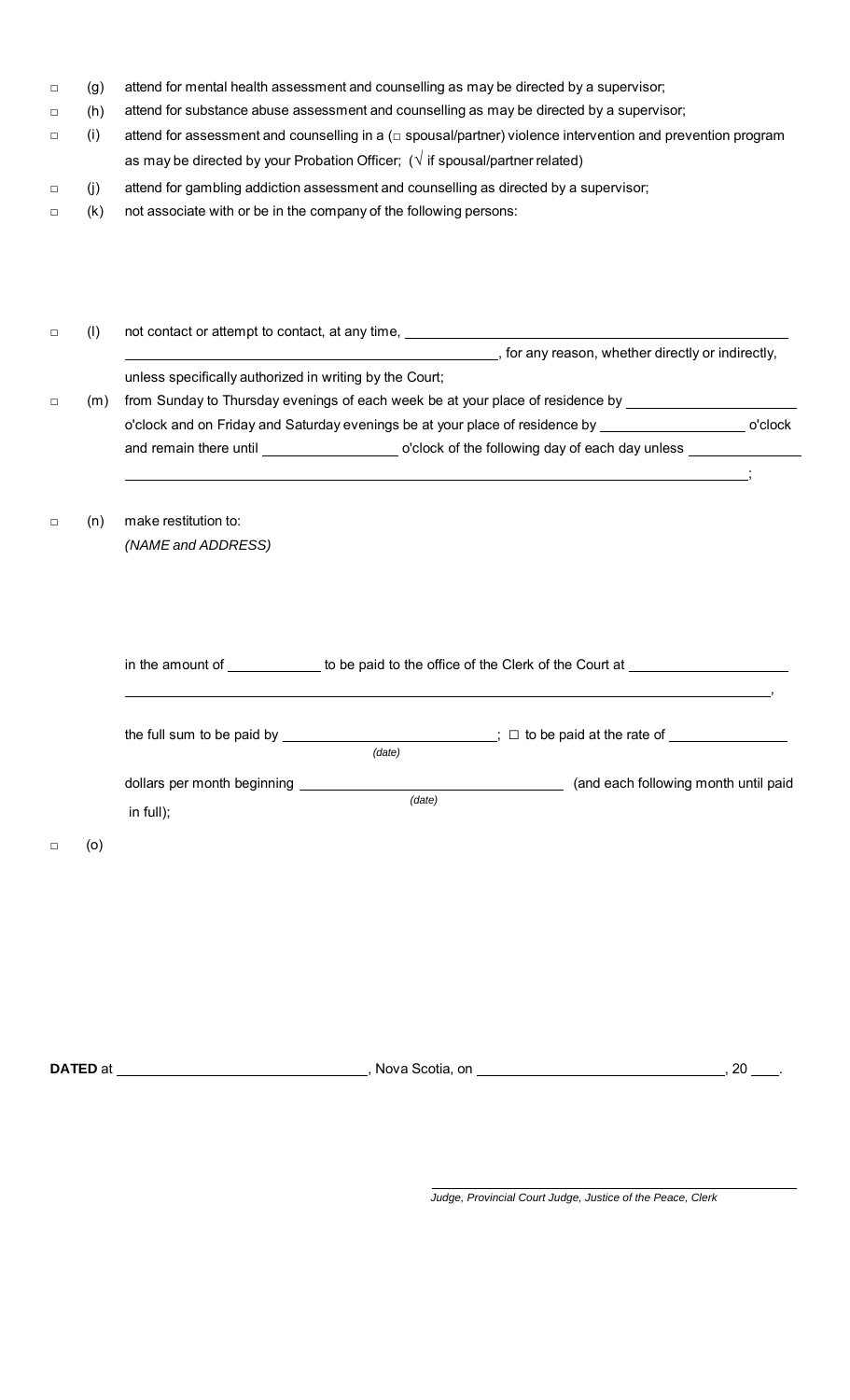### **THE** *CRIMINAL CODE* **PROVIDES AS FOLLOWS:**

#### **SECTION 742.4**

(1) W here an offender's supervisor is of the opinion that a change in circumstances makes a change to the optional conditions desirable, the supervisor may give written notification of the proposed change, and the reasons therefor, to the offender, the prosecutor and the court.

- (2) Within seven days after receiving a notification referred to in subsection (1),
	- (a) the offender or the prosecutor may request the court to hold a hearing to consider the proposed change, or
	- (b) the court may, of its own initiative, order that a hearing be held to consider the proposed change,

and a hearing so requested or ordered shall be held within thirty days after the receipt by the court of the notification referred to in subsection (1).

(3) At a hearing held pursuant to subsection (2), the court

- (a) shall approve or refuse to approve the proposed change; and
- (b) may make any other change to the optional conditions that the court deems appropriate.

(4) W here no request or order for a hearing is made within the time period stipulated in subsection (2), the proposed change takes effect fourteen days after the receipt by the court of the notification referred to in subsection (1), and the supervisor shall so notify the offender and file proof of that notification with the court.

Subsections (1) and (3) apply, with such modifications as the circumstances require, in respect of a change proposed by the offender or the prosecutor to the optional conditions, and in all such cases a hearing must be held, and must be held within thirty days after the receipt by the court of the notification referred to in subsection (1).

(6) All the functions of the court under this section may be exercised in chambers.

### **SECTION 742.6**

The provisions of Parts XVI and XVIII with respect to compelling the appearance of an accused before a justice apply, with such modifications as the circumstances require, to proceedings under subsections (3) to (9), and any reference in those Parts to committing an offence shall be read as a reference to breaching a condition of a conditional sentence order.

(2) For the purpose of the application of section 515, the release from custody of an offender who is detained on the basis of an alleged breach of a condition of a conditional sentence order shall be governed by subsection 515(6).

(3) An allegation of a breach of condition may be heard by any court having jurisdiction to hear that allegation in the place where the breach is alleged to have been committed or in the place where the accused is found, is arrested or is in custody, but where the place where the accused is found, is arrested or is in custody is outside the province in which the breach is alleged to have been committed, no proceedings in respect to that breach shall be instituted in that place without the consent of the Attorney General of that province, and any allegation of a breach shall be heard

- (a) within thirty days after the offender's arrest, where a warrant was issued; or
- (b) where a summons was issued, within thirty days after the issue of the summons.

(4) An allegation of a breach of condition must be supported by a written report of the supervisor, which report must include, where appropriate, signed statements of witnesses.

(5) No report shall be admitted in evidence unless the party intending to produce it has, before the hearing, given the offender reasonable notice and a copy of the report.

(6) Service of any report referred to in subsection (4) may be proved by oral evidence given under oath by, or by the affidavit or solemn declaration of, the person claiming to have served it.

Notwithstanding subsection (6), the court may require the person who appears to have signed an affidavit or solemn declaration referred to in that subsection to appear before it for examination or cross-examination in respect of the issue of proof of service.

(8) The offender may, with leave of the court, require the attendance, for cross-examination, of the supervisor or of any witness whose signed statement is included in the report.

W here the court is satisfied, on a balance of probabilities, that the offender has without reasonable excuse, the proof of which lies on the offender, breached a condition of the conditional sentence order, the court may

- (a) take no action;
- (b) change the optional conditions;
- (c) suspend the conditional sentence order and direct
	- that the offender serve in custody a portion of the unexpired sentence, and
	- (ii) that the conditional sentence order resume on the offender's release from custody, either with or without changes to the optional conditions; or
- (d) terminate the conditional sentence order and direct that the offender be committed to custody until the expiration of the sentence.

### **ACKNOWLEDGEMENT**

I HAVE received a copy of this Order; it has been read to or by me; I have read or have had read to me sections 742.4 and 742.6 of the *Criminal Code*; and I understand the meaning of this Order and sections 742.4 and 742.6 of the *Criminal Code.*

| <b>DATED</b> at | Nova.<br>on<br>Scotia | 20 |  |
|-----------------|-----------------------|----|--|
|                 |                       |    |  |

Witness:

**Order Served by Above Witness**  Signature of Offender **Signature of Offender**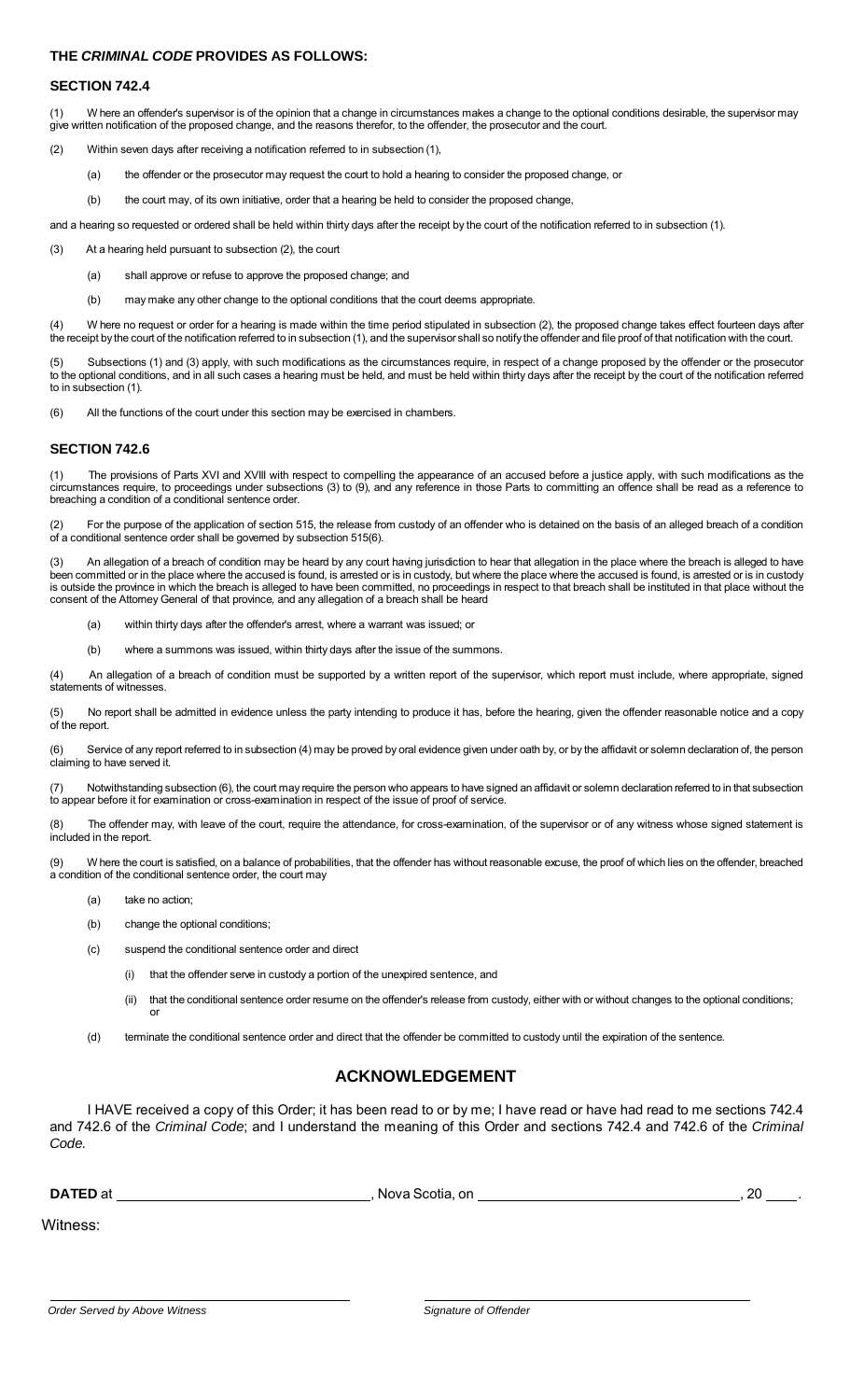# **ADDENDA TO CONDITIONAL SENTENCE ORDER**

**TRANSFER** (Section 742.5 C.C.)

Approved:

*Judge*

*D/M/Y*

**UPON APPLICATION** of the Supervisor and with the consent of the Attorney General, this Conditional Sentence Order is transferred to:

*Attorney General* Clerk **Clerk**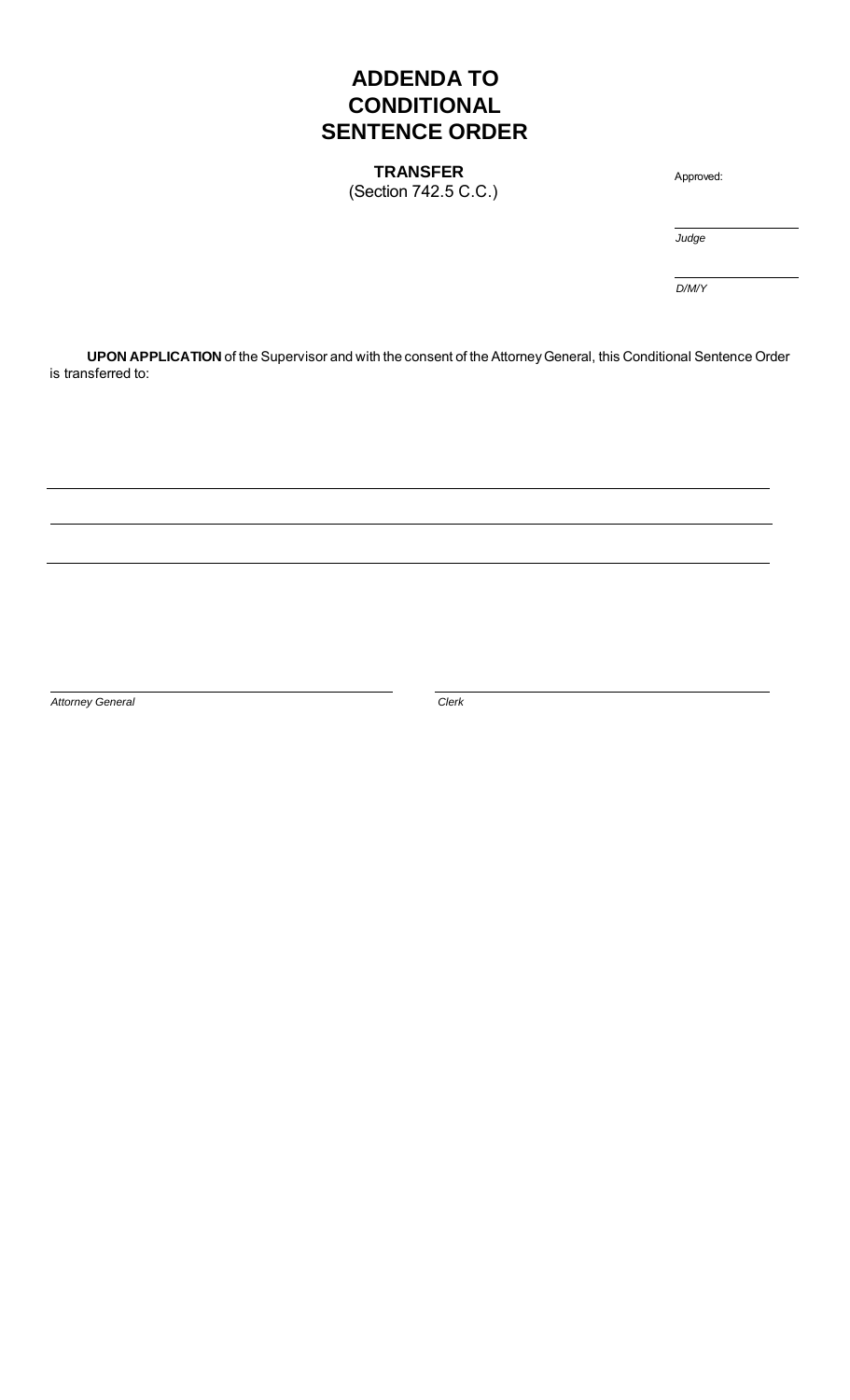## **Sa Majesté la Reine**

|               | c.                                                                                                                     | Approuvée : |
|---------------|------------------------------------------------------------------------------------------------------------------------|-------------|
|               | (Nom, DDN et numéro d'identification du contrevenant)                                                                  | Juge        |
|               | <b>ORDONNANCE DE SENTENCE</b><br><b>CONDITIONNELLE</b><br>(Article 742.1 c.c.)                                         | J/M/A       |
|               | de<br>(adresse complète et numéro de téléphone)<br>(nom du contrevenant)                                               |             |
|               | avez été déclaré coupable des infractions suivantes :                                                                  |             |
|               | N <sup>O</sup> de la Cause et Brève Description de/des l'infraction(s)<br><b>Article</b><br>Date                       | Lieu        |
|               |                                                                                                                        |             |
|               |                                                                                                                        |             |
|               |                                                                                                                        |             |
|               | <b>LE TRIBUNAL</b>                                                                                                     |             |
| (a)           | vous condamne à une peine d'emprisonnement de $\frac{1}{(moins de deux ans)}$ et;                                      |             |
| (b)           | est convaincu que le fait de purger votre peine dans la communauté ne mettra pas la sécurité de celle-ci en<br>danger. |             |
|               |                                                                                                                        |             |
|               | VOUS DEVREZ purger cette sentence dans la communauté dans les conditions suivantes :                                   |             |
| 1.<br>2.      | respecter l'ordre public et faire preuve de bonne conduite;<br>comparaître en justice sur ordre du tribunal;           |             |
| 3.            |                                                                                                                        |             |
|               |                                                                                                                        |             |
|               | (adresse complète)                                                                                                     |             |
|               | au plus tard. Vous devrez le faire au moment et de la<br>Ie<br>(data)                                                  |             |
|               | manière indiquée par l'agent de probation ou la personne agissant à sa place;                                          |             |
| 4.            | rester dans la province de Nouvelle-Écosse à moins que vous n'ayez reçu du tribunal ou de l'agent de probation la      |             |
|               | permission écrite de sortir de la province;                                                                            |             |
| 5.            | aviser promptement le tribunal ou l'agent de probation de tout changement de nom ou d'adresse et aviser                |             |
|               | promptement le tribunal ou l'agent de probation de tout changement d'emploi ou de profession;                          |             |
|               | ET DE PLUS, VOUS DEVREZ                                                                                                |             |
| ⊔             | (a) ne pas prendre ou consommer d'alcool ou d'autres substances intoxicantes;                                          |             |
| (b)<br>$\Box$ | ne pas prendre ou consommer de médicaments sauf s'ils ont été prescrits par un médecin;                                |             |
| $\Box$        | (c) ne pas posséder, avoir en votre possession ou porter d'armes, de munitions ou de produits explosifs;               |             |
| $\Box$        | (d) vous occuper des personnes à charge suivantes ou leur fournir un soutien financier :                               |             |
|               |                                                                                                                        |             |

□ (e) effectuer heures de travail d'intérêt général *(maximum de 240 heures sur une période maximum de 18 mois)* sous la surveillance d'un agent de probation ou de quelqu'un agissant à sa place. Les dispositions concernant le lieu et les horaires de travail doivent être prises en consultation avec votre agent de probation ou conformément à ses ordres. Tout le travail doit être effectué à la satisfaction d'un agent de probation avant le

<u>; and the contract of the contract of the contract of</u>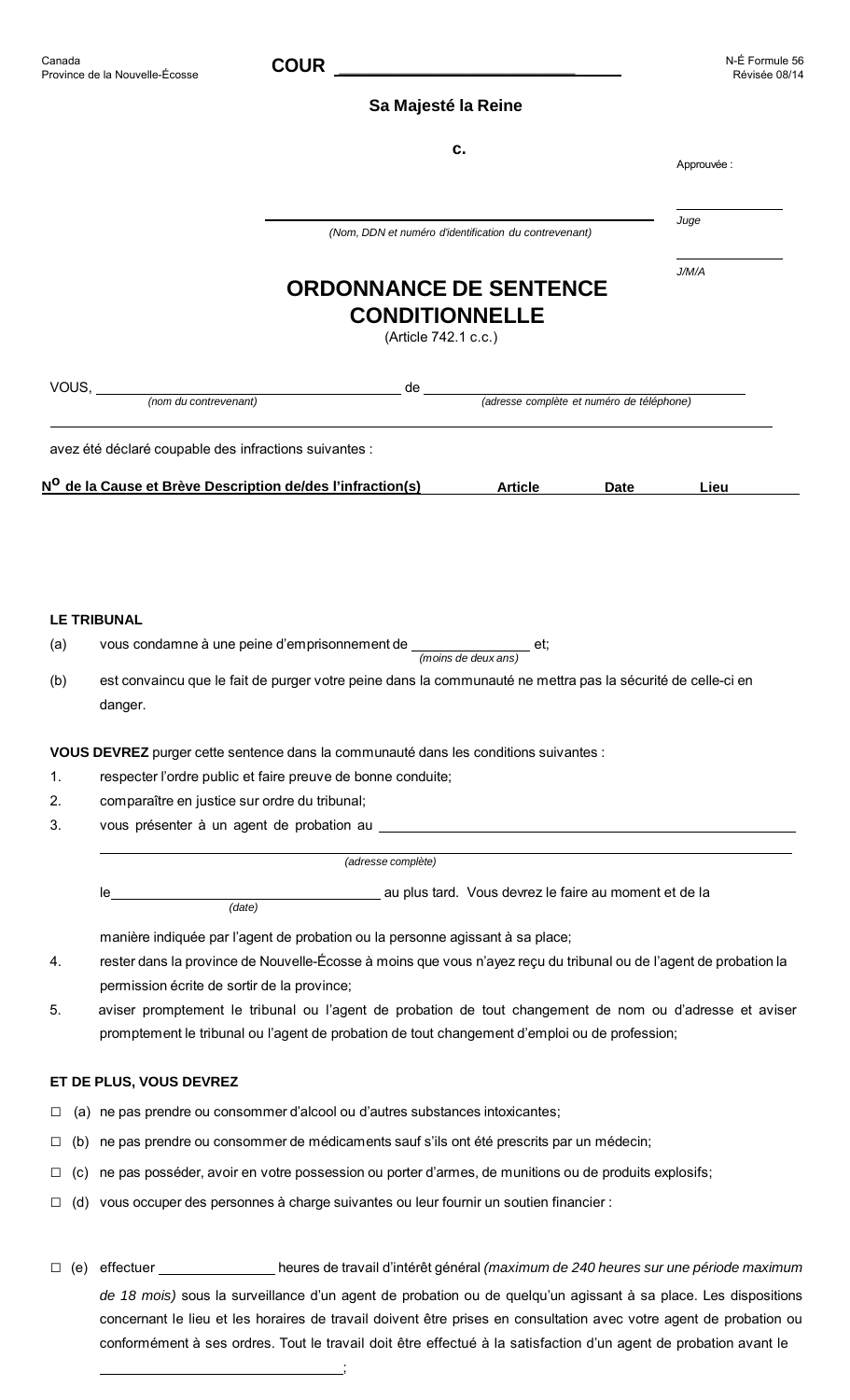- $\Box$  (f) participer au programme de traitement suivant approuvé par la province;
- □ (g) vous présenter à une évaluation et à des séances de counseling en matière de santé mentale conformément aux directives d'un agent de probation;
- □ (h) vous présenter à une évaluation et à des séances de counseling en matière de toxicomanie conformément aux directives d'un agent de probation;
- □ (i) vous présenter à une évaluation et à des séances de counseling dans le cadre d'un programme d'intervention et de prévention de la violence (□ conjugale) conformément aux directives d'un agent de probation; (cochez □ s'il s'agit de violence conjugale)
- □ (j) vous présenter à une évaluation et à des séances de counseling en matière de dépendance au jeu conformément aux directives d'un agent de probation;
- □ (k) ne pas fréquenter les personnes suivantes ou vous trouver en leur compagnie :

| $\Box$ (1) |                     | ne jamais contacter ou tenter de contacter,                                                               |               |
|------------|---------------------|-----------------------------------------------------------------------------------------------------------|---------------|
|            |                     | pour aucune raison, directement ou indirectement, sous réserve d'une autorisation                         |               |
|            | écrite du tribunal; |                                                                                                           |               |
|            |                     | $\Box$ (m) du dimanche au jeudi de chaque semaine, rentrer tous les soirs à votre lieu de résidence avant | h et les      |
|            |                     | vendredi et samedi soirs, rentrer à votre lieu de résidence avant                                         | h et y rester |
|            | jusqu'à             | h le lendemain sauf                                                                                       |               |

□ (n) dédommager la personne suivante :

# **[NOM ET ADRESSE]**

 $\Box$ 

| de la somme de | \$ qui devra être payée au bureau du greffier de la cour au |  |
|----------------|-------------------------------------------------------------|--|
|----------------|-------------------------------------------------------------|--|

|                            | (date) |        |
|----------------------------|--------|--------|
|                            |        |        |
|                            |        | (date) |
| et tous les mois suivants; |        |        |
|                            |        |        |
|                            |        |        |
|                            |        |        |
|                            |        |        |

**FAIT** à , en Nouvelle-Écosse, le jour de \_\_\_\_\_\_\_\_\_\_\_

 $20$  .

;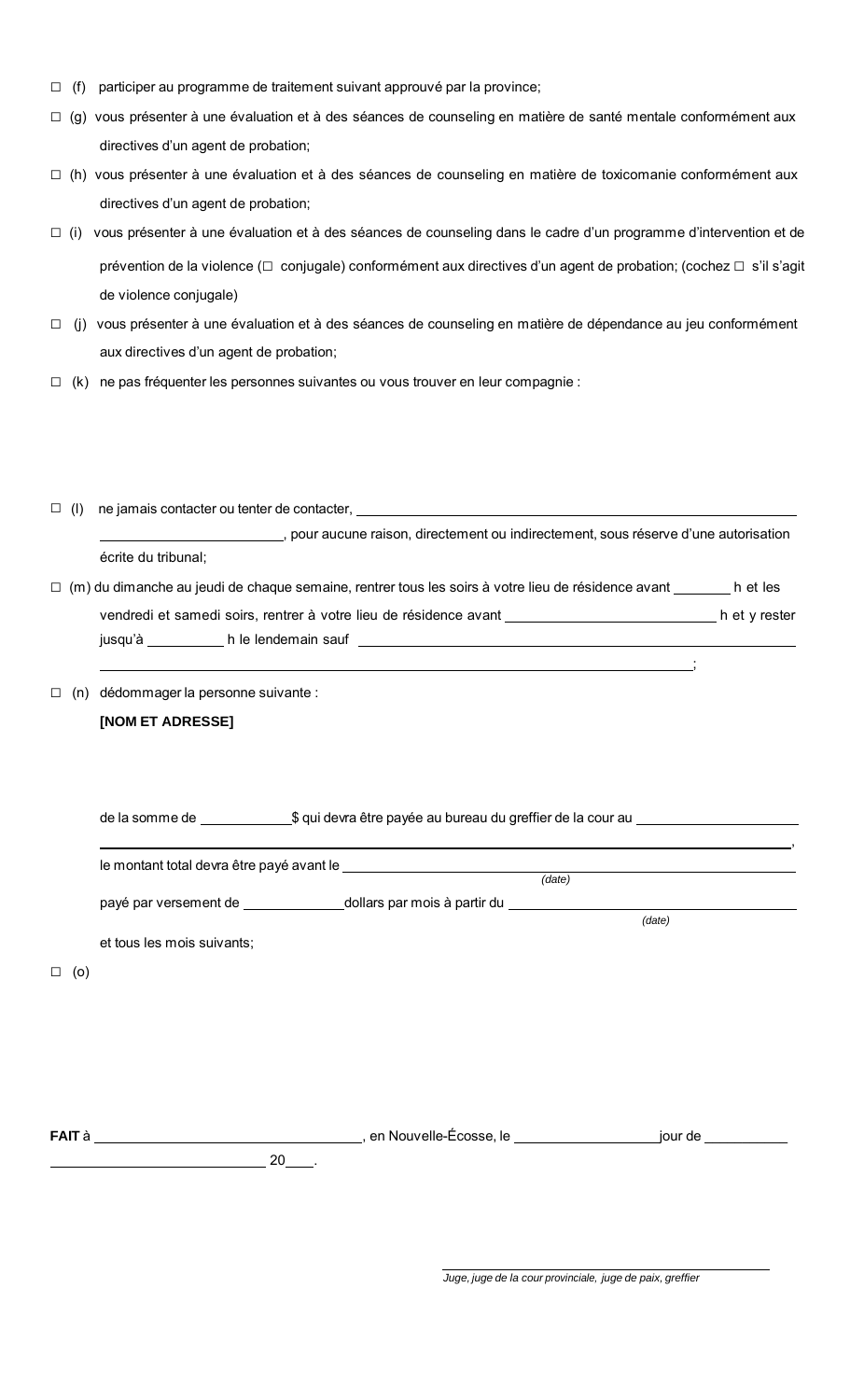### **LES DISPOSITIONS DU** *CODE CRIMINEL* **SONT LES SUIVANTES :**

### **ARTICLE 742.4**

- (1) L'agent de surveillance qui estime que l'évolution des circonstances justifie la modification des conditions facultatives peut notifier par écrit les modifications proposées et les motifs à leurs appuis au délinquant, au poursuivant et au tribunal.
- (2) Dans les sept jours suivant la notification, le délinquant ou le poursuivant peuvent demander au tribunal la tenue d'une audience pour étudier les modifications proposées, ou le tribunal peut d'office ordonner la tenue d'une audience à cette fin; l'audience a lieu dans les trente jours suivant la réception de la notification par le tribunal.
- (3) À l'audience, le tribunal rejette ou approuve les modifications proposées et peut apporter aux conditions facultatives toute autre modification qu'il estime indiquée.
- (4) Dans le cas où la demande d'audience n'est pas présentée dans le délai prévu au paragraphe (2), les modifications proposées prennent effet dans les quatorze jours suivant la réception par le tribunal de la notification prévue au paragraphe (1); l'agent de surveillance avise alors le délinquant et dépose la preuve de la notification au tribunal.
- (5) Les paragraphes (1) et (3) s'appliquent, avec les adaptations nécessaires, aux propositions de modification des conditions facultatives effectuées par le délinquant ou le poursuivant; l'audience est alors obligatoire et est tenue dans les trente jours suivant la réception par le tribunal de la notification prévue au paragraphe (1).
- (6) Les attributions conférées au tribunal par le présent article peuvent être exercées par le juge en chambre.

### **ARTICLE 742.6**

- (1) Les dispositions des parties XVI et XVIII concernant la comparution forcée d'un prévenu devant un juge de paix s'appliquent, avec les adaptations nécessaires, aux procédures prévues aux paragraphes (3) à (9), et toute mention, dans ces parties, de la perpétration d'une infraction est interprétée comme la mention d'un manquement aux conditions d'une ordonnance de sursis.
- (2) Pour l'application de l'article 515, le paragraphe 515(6) s'applique la mise en liberté du délinquant détenu pour un prétendu manquement à une condition d'une ordonnance de sursis.
- (3) Peut être saisi du prétendu manquement tout tribunal compétent au lieu où le manquement est présumé avoir été commis, ou au lieu où le délinquant est trouvé, est arrêté ou est sous garde, mais si ce dernier lieu est situé à l'extérieur de la province où le manquement est présumé avoir été commis, on ne peut procéder devant le tribunal de ce lieu sans le consentement du procureur général de la province; l'audience est tenue :
	- (a) en cas de délivrance d'un mandat, dans les trente jours suivant l'arrestation du délinquant;
	- (b) en cas de délivrance d'une sommation, dans les trente jours suivant la délivrance.
- (4) Le prétendu manquement est établi sur le fondement du rapport écrit de l'agent de surveillance, où figurent, le cas échéant, les déclarations signées des témoins.
- (5) Le rapport n'est recevable en preuve que si la partie qui entend le produire donne à la partie qui adverse, dans un délai raisonnable avant l'audience, une copie du rapport et un préavis de son intention de produire celui-ci.
- (6) La signification du rapport peut être prouvée par témoignage sous serment, par affidavit ou par déclaration solennelle de la personne qui a effectué la signification.
- (7) Malgré le paragraphe (6), le tribunal peut exiger que la personne qui a signé l'affidavit ou la déclaration solennelle se présente devant lui pour interrogatoire ou contre-interrogatoire portant sur la preuve de la signification.
- (8) Le délinquant peut, avec l'autorisation du tribunal, exiger la comparution, pour fin de contre-interrogatoire, de l'agent de surveillance ou de tout témoin dont la déclaration signée figure au rapport.
- (9) Le tribunal peut, s'il est convaincu, par une preuve prépondérante, que le délinquant a enfreint, sans excuse raisonnable dont la preuve lui incombe, une condition de l'ordonnance de sursis :
	- (a) ne pas agir;
	- (b) modifier les conditions facultatives;
	- (c) suspendre l'ordonnance et ordonner :
		- (i) d'une part, au délinquant de purger en prison une partie de la peine qui reste à courir,
		- (ii) d'autre part, que l'ordonnance s'applique à compter de la libération du délinquant, avec ou sans modification des conditions facultatives;
	- (d) mettre fin à l'ordonnance de sursis et ordonner que le délinquant soit incarcéré jusqu'à la fin de la peine d'emprisonnement.

## **ACCUSÉ DE RÉCEPTION**

J'AI REÇU une copie de la présente ordonnance; je l'ai lue ou me la suis fait lire; j'ai lu ou je me suis fait lire les articles 742.4 et 742.6 du *Code criminel* et je comprends la signification de la présente ordonnance et des articles 742.4 et 742.6 du *Code criminel.*

| FAIT à  | en Nouvelle-Écosse, le<br>jour de |
|---------|-----------------------------------|
| 20      |                                   |
| Témoin: |                                   |